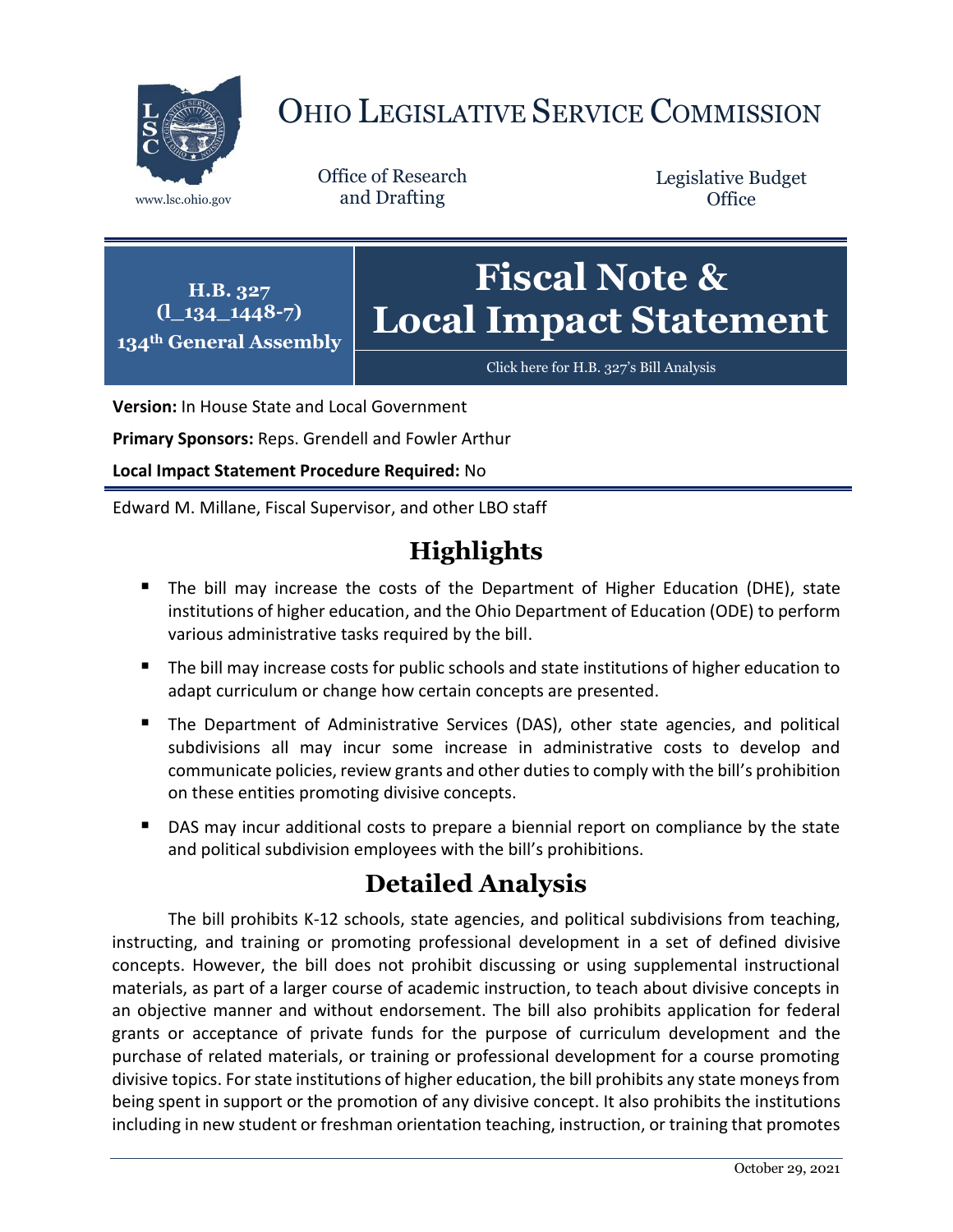divisive concepts, and requiring that a student complete a course containing instruction on divisive concepts as a condition of selecting a major in any undergraduate program. It also specifically permits a student to file a complaint with a state institution using the institution's existing standard grievance process and establishes the right to appeal the institution's decision to the Chancellor of Higher Education. Finally, the bill prescribes various penalties and sanctions for violating the bill's prohibitions.

#### **State higher education institutions and DHE**

The administrative costs of the Department of Higher Education (DHE) and state institutions of higher education may increase to perform various tasks. DHE must develop a policy and establish rules regarding its implementation for incorporating the requirements of diversity, equity, and inclusion efforts, and prepare a biennial report to the General Assembly regarding compliance, including detailed information for each violation of the bill by state institutions of higher education. Under the bill, the report must be submitted to the General Assembly not later than November 30 in each even-numbered year, beginning in 2022. Additionally, DHE must review any appeals from students whose complaints are denied by a state institution under the bill's proposed student complaint and appeal process.

State institutions are required to update their policies on faculty tenure; review their grant and scholarship programs to identify which programs may require grant or scholarship recipients, as a condition of receiving a grant from the entity, to certify that the recipient will not use grant funds to promote divisive concepts; review all employee training programs in diversity, equity, or inclusion (including those provided by a third party); communicate the Chancellor's policy to all employees; and ensure divisive concepts are not advocated, acted upon, or promoted by the institution, by employees during work hours, or by contractors hired to provide training to employees. Additionally, state institutions must annually review and assess compliance with the policy and submit a report to DHE. State institutions may also incur some cost to adapt courses or change how certain concepts are presented to students or employees to comply with the bill, depending on implementation decisions made by the institutions, and investigate any complaint made by a student under the bill's proposed student complaint and appeal process.

#### **K-12 schools and the Department of Education**

The administrative costs of the Ohio Department of Education may increase to assist the State Board of Education with certain tasks the bill requires. The State Board must prepare an annual report to the General Assembly regarding compliance with the bill. Under the bill, the report must be submitted to the General Assembly by June 30 each year, beginning in 2022. The State Board must also adopt rules to govern implementation of and monitor compliance with the bill. It also prohibits the State Board from adopting any standards, model curricula, professional development or classroom resources, or assessments promoting the divisive concepts.

There also may be some minimal cost for school districts and other public schoolsto adapt curriculum or change how certain concepts are presented to students or employees to comply with the bill, depending on implementation decisions made by districts and schools.